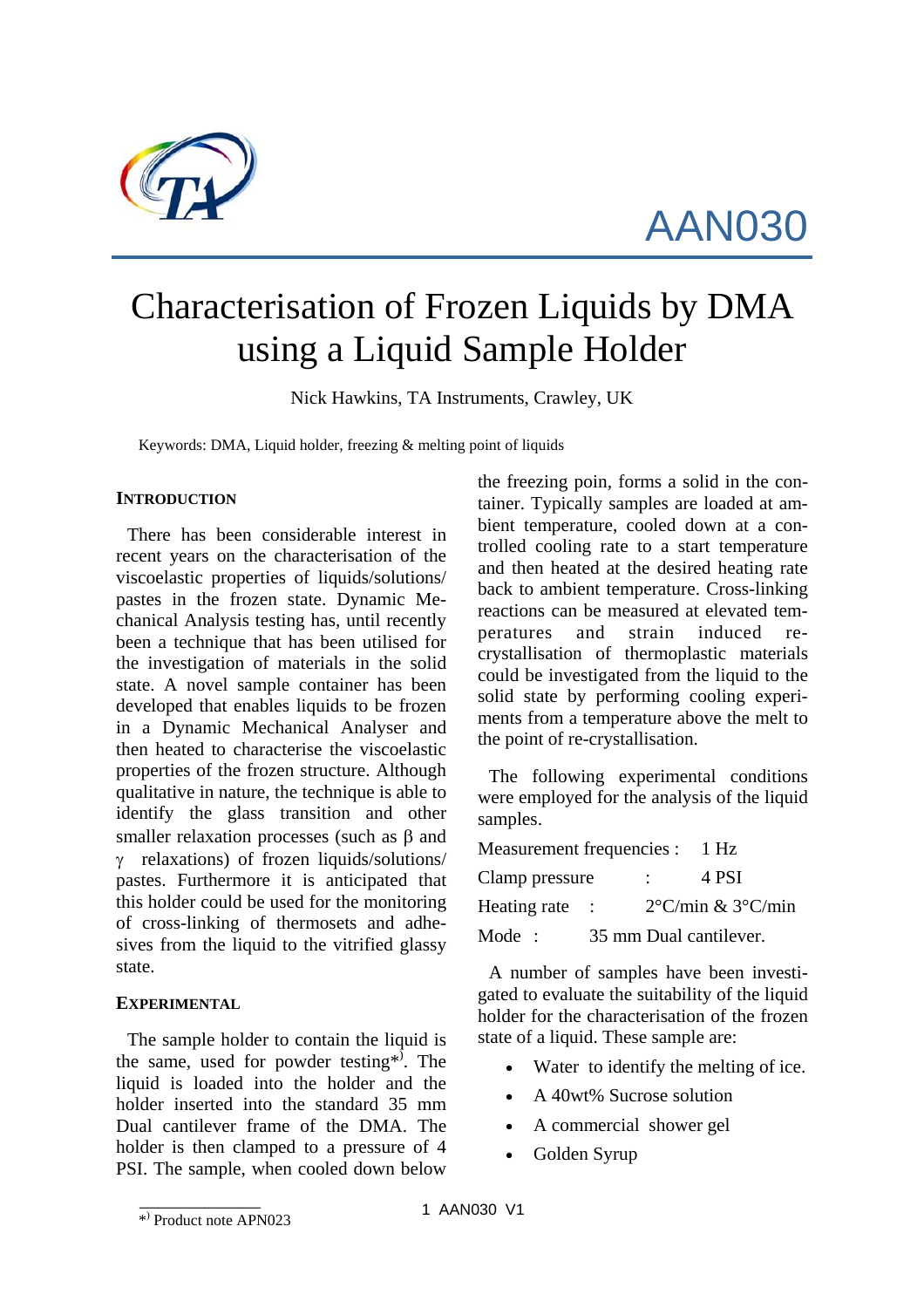## **RESULTS**

#### **Analysis of Water by DSC and DMA**

Water was transferred into the liquid holder with a pipette. The holder then inserted into the 35 mm Dual cantilever frame and clamped to a pressure of 4 PSI. Next the sample was cooled down to -80°C forming ice in the holder while the water was freezing . During the cooling process the sample was not subjected to any deformation, it was simply held still in the dual cantilever rig until the start temperature of -80°C was reached. The sample was tested at a heating rate of 2°C/min.

 DSC measurements had been performed at the same heating rate so that results could be compared between the DSC and DMA. The results are represented in figure 1. The DMA detects the ice melt as a large step decline in the storage modulus. As the ice melts, the stiffness of the holder decreases significantly due to the phase change that the ice passes through. DSC gives a large endothermic peak for the ice melt over a very similar temperature range.



*Figure 1: Graph showing DMA and DSC analysis of ice* 

The melting onset was determined at 1.32°C when investigated by the DMA and was identified at -0.39°C by DSC. The agreement is excellent between the techniques which, to a large extent are expected because the stainless steel holder will ensure excellent heat transfer to the sample and largely eliminate thermal gradients

within the sample and help improve the resolution of transitions as a consequence. With DSC this is not an issue because of the small sample mass used in the analysis and the fact that the pan which contains the sample is heated conductively and not radiantly as is the case with DMA experiments. It can be seen that the width of the ice melt as measured by the DMA is similar to that observed by the DSC, an indication that resolution is on a similar level to the data generated by DSC.

## **DSC & DMA analysis of 40wt% Sucrose solution.**

A sucrose solution was made up using warm water and commercial sucrose. Once the sucrose had completely dissolved in the water, the solution was transferred with a pipette into the holder and loaded into the dual cantilever rig of the DMA. The holder was tightened in the dual cantilever clamps to a pressure of 4 PSI. It was then cooled down to the start temperature and heated at a rate of 3 °C per minute up to 30 °C in order to characterise the viscoelastic changes taking place in the frozen state of this solution. Figure 2 shows the results from the DMA measurement and figure 3 an overlay of the DSC and DMA results obtained on the sucrose solutions.



*Figure 2: Dynamic Mechanical Analysis of 40% w/w Sucrose solution* 

The DMA data show a possible β relaxation having an onset temperature around - 75°C. This is also observed as a drop in the storage modulus (which is qualitative and a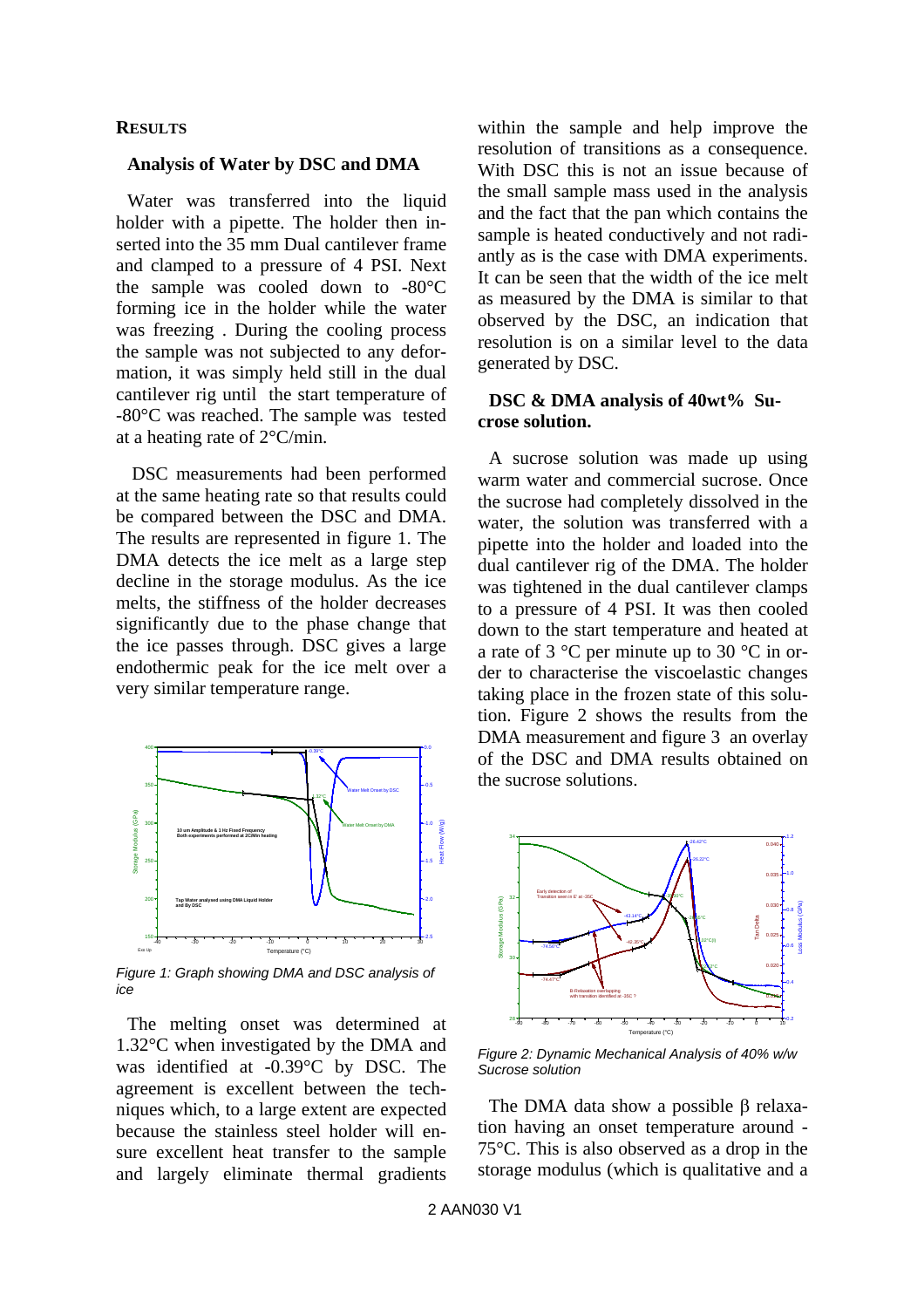

*Figure 3: Overlay of DSC and DMA data for 40wt% sucrose solution* 

measure of the combined stiffness of the Holder and the frozen structure contained in the holder) between -80°C and -40°C. Between -35°C and -26°C there is then a rapid decline in the measured storage modulus which possibly relates to ice dissolution. Between -26°C and -22°C a rapid decline in storage modulus is identified which is most likely to be due to the melting of the frozen structure remaining in the holder. Peaks are observed in the loss modulus and tan  $\delta$  signals at approximately -26°C which will be due to the melting of the ice structure.

The DSC data generated for this sample are superposed with the qualitative storage modulus measured by DMA. The endothermic step change observed in the DSC heat flow signal between  $-55^{\circ}$ C and  $-40^{\circ}$ C shows no significant change in the measured stiffness over this same temperature range when investigated by DMA. Between -34°C and -25°C there is a sharp endothermic response in the DSC data for this sample which is possibly due to ice dissolution. A decline in the storage modulus was also observed over this temperature range indicating that in terms of stiffness, the frozen sucrose solution softens during this possible ice dissolution process. At -26 C the DMA detects a large and rapid decline in the measured storage modulus due to the onset of melting of the frozen sucrose solution. This compared well with the onset of melting detected by the DSC.

## **DMA Analysis of shower gel**

A commercially available shower gel was investigated using the liquid holder and by DSC for comparative reasons. The shower gel was loaded into the holder and the holder then clamped in the dual cantilever configuration. The sample was cooled down to a start temperature of -80°C and held there for a few minutes before deformation of the sample was initiated. It was then heated at a rate of 3°C per minute.

Figure 4 shows that on heating by DMA a glass transition is observed as a step decline in the storage modulus and peaks are clearly observed in the loss modulus and tan δ signals for the glass transition. The DMA detects the glass transition between - 47°C and -30°C. Peaks in loss modulus and tan δ were observed at -39.9 and -38.7°C respectively. When looking at the DSC for this sample, it is obvious that a transition is taking place in the frozen state which begins at a temperature of -50°C but it is not clear from these data that it is in fact a glass transition. The DMA data clearly shows the presence of a glass transition in the frozen state which demonstrates the increased sensitivity that DMA as a technique has over DSC.

# **Analysis of Golden Syrup by DMA and DSC**

Golden Syrup is a viscous liquid at ambient temperature. It is used for cooking purposes and on freezing, converts to an amorphous glass. This material was analysed using the DMA liquid holder and by Differential Scanning Calorimetry to characterise the glass transition. For the DMA measurements some golden syrup was loaded into the liquid holder and then the holder was loaded into the dual cantilever fixture of the DMA. The holder was tightened in the clamps to a pressure of 4 PSI. The sample was cooled down to a start temperature of - 80°C with no deformation applied to the sample on cooling i.e. the holder was held in a static position down to the start tem-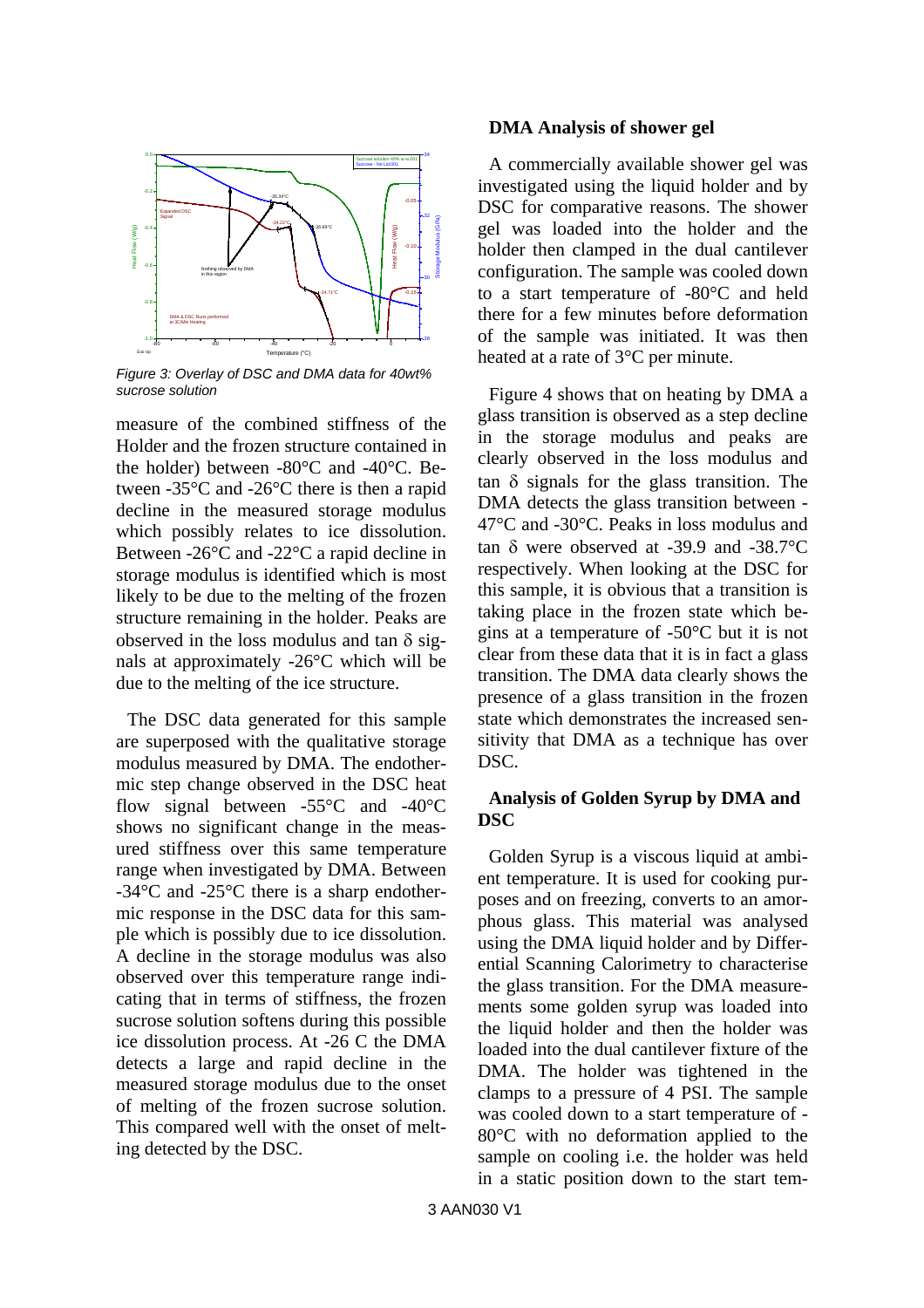

*Figure 4: Storage Modulus and heat flow determined for a shower gel from -80 °C to room temperature* 

perature to allow the material to convert to a glassy form without any mechanical disturbance of the sample. Once at the start temperature the motor was switched on and the sample heated at 3°C per minute up to ambient temperature. An experiment was also performed on the Golden Syrup by DSC where a small sample mass was loaded into a hermetic sample pan, cooled down to the start temperature of -80°C and then heated at a rate of 3°C/min up to ambient temperature. The results of the DMA and DSC experiments on this sample are shown in figure 5.



*Figure 5: Graph showing overlay of DSC and DMA data on Golden Syrup* 

The results above clearly show that the DMA is able to determine the glass transition of the Golden Syrup as a large step decline in the storage modulus (which is a qualitative signal and comprises the combined stiffness of the stainless steel holder and the sample in question) as would be expected. Peaks are observed in the loss modulus and tan  $\delta$  signals at -33 and -32 $^{\circ}$ C respectively as would be expected at the Tg. A shoulder is observed in the loss modulus and tan  $\delta$  peaks at around -25 $\mathrm{^{\circ}C}$  indicating the presence of a possible further transition. Nothing was observed in this region when the sample was investigated by DSC. The DSC identifies the T<sub>g</sub> as a step decline in the measured heat flow response and this has been analysed to give an onset, midpoint and end-set temperature for the Tg at - 51°C, -47°C and -44°C respectively. There is a shift in the position of the Tg when comparing the DSC and DMA data which will be in part a consequence of the difference in the measurement frequencies used for the Tg determination (1Hz with DMA and 0Hz for DSC measurement). The difference may also be due to the thermal conductivity of the Golden Syrup which may lead to a shift upwards when evaluated by DMA because of the significantly larger sample mass used. If the Golden Syrup has poor thermal conductivity (which is highly possible as it is completely amorphous in nature) then this will have the effect of artificially "pushing" the Tg to a higher temperature. Perhaps a slower heating rate for the DMA experiment would reduce the difference observed between the DSC and DMA Tg position with respect to temperature.

#### **DISCUSSION AND CONCLUSIONS**

The liquid holder has proved a useful tool for the characterisation of the frozen state of liquids. It has shown many benefits which include:

The ability to measure the melting of water gives an excellent temperature calibration procedure for the liquid holder. It also enables melting transitions to be readily detected by DMA.